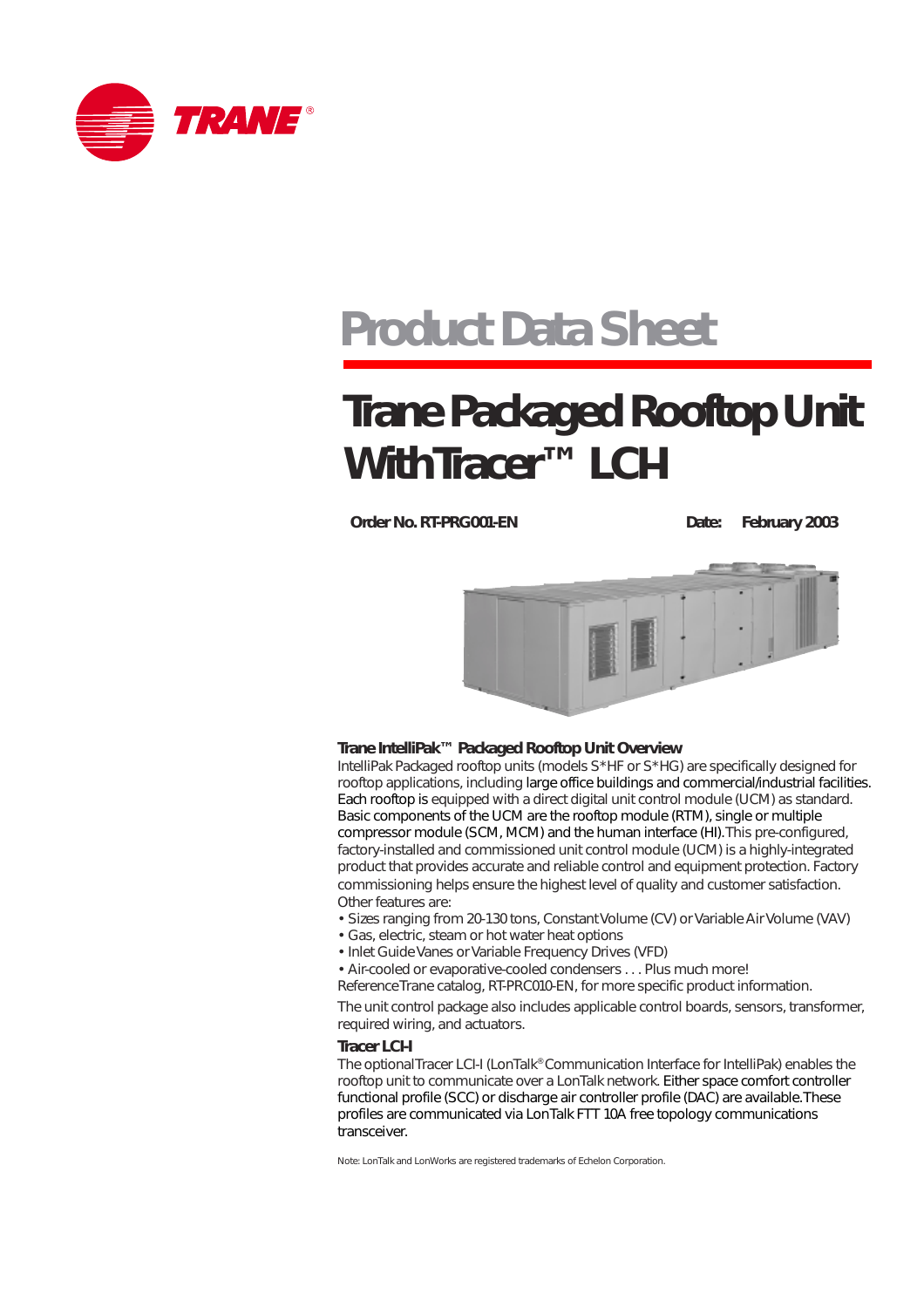

# **IntelliPak with Tracer LCI-I Features**

- Factory-installed and commissioned controls
- LonMark certification to the LonMark Discharge Air Controller Functional Profile
- LonMark certification to the LonMark Space Comfort Control Functional Profile
- LonTalk FTT-10A free topology communications
- Occupied and unoccupied modes
- Stand-alone operation
- High and low-pressure protection
- Compressor minimum on and off timers
- Discharge air control
- Space sensor with optional override, cancel, and setpoint adjustment
- Multi-stage cooling
- Multi-stage gas, electric, hot water or steam heat
- High-temperature limit input
- UL agency listing

#### **Interoperability Benefits**

In addition to the above features, additional interoperability benefits are available with the LonTalk interface.

LonTalk is an industry standard, open, secure, reliable, network communication protocol for controls, created by Echelon Corporation and adopted by the LonMark Interoperability Association. It has been adopted by several standards, such as: EIA-709.1, the Electronic Industries Alliance (EIA) Control Network Protocol Specification and ANSI/ ASHRAE 135, part of the American Society of Heating, Refrigeration, and Air-Conditioning Engineers' BACnet control standard for buildings.

Interoperability allows application or project engineers to specify the best products of a given type rather than one vendor's entire system. It can increase market penetration by reducing the need for closed bids. It can reduce product, training and installation costs by

standardizing communications across products. Interoperable systems allow building managers to monitor and control IntelliPak equipment using standardized tools, such as Tracer or third party building automation systems. It enables integration with many different building controls such as access/ intrusion monitoring, lighting, fire and smoke devices, energy management, and a wide variety of sensors (temperature, pressure, light, humidity, occupancy, CO2 and air velocity).

## **Feature Descriptions**

#### **Factory Installed and Commissioned Controls**

The UCM is factory installed, commissioned, and configured. All units must pass stringent mechanical and electrical performance tests before shipping. This ensures a high quality product.

#### **LonMark Profile**

IntelliPak rooftops with variable air volume (VAV) system control conform to the LonMark Discharge Air Controller functional profile. IntelliPak Rooftops with Constant Volume (CV) system control conform to the LonMark Space Comfort Controller functional profile.

The Tracer LCI-I module provides LonTalk communication via an FTT-10A transceiver.

#### **Occupancy and Override**

The UCM and Tracer LCI-I provide:

- A factory programmed set of occupied and unoccupied **setpoints.** The Tracer LCI-I accepts communicated occupancy inputs that provide application flexibility for localized or system-wide time-of-day scheduling.
- **An occupied bypass function.** This function enables after-hours operation. An On button on the space-temperature sensor overrides the unoccupied mode. A Cancel button returns the controller to its normal mode.

#### **Equipment Protection**

The UCM and Tracer LCI-I provide:

- **Refrigerant high and low-pressure protection and coil frost protection** to prevent the unit from operating in abnormal system conditions
- **Compressor minimum On and Off timers** to extend compressor life by preventing short cycling
- **A discharge air temperature sensor** to help monitor equipment operation and diagnose problems
- **Heat fail detection** for gas heat

#### **Service Mode and Test Start**

The UCM allows the service technician to override normal unit operation at the HI. By manually driving outputs from the UCM to aid in troubleshooting, the service mode and test start allow testing of unit functions without bypassing sensors and safety devices.

#### **Discharge Air Control (VAV) Space Comfort Control (CV)**

IntelliPak rooftops with LCI provides conditioned fresh air to the space based on discharge air temperature (VAV) or space temperature (CV) and controls conditions such as temperature and pressure in the supply air and in the zone.

#### **Heating Options**

Natural gas, electric, hot water or steam.

#### **Data Lists**

- Table 1 provides an input/output listing for the Tracer LCI-I.
- Table 2 provides configuration properties for the interface. The list describes conformance to

either the LonMark Discharge Air Controller (86.10) or the LonMark Space Comfort Controller (85.00) functional profile (as applicable to the selected system control) and the LonMark node object.

#### **Inputs/Outputs**

The UCM uses binary and analog inputs and outputs to control the unit.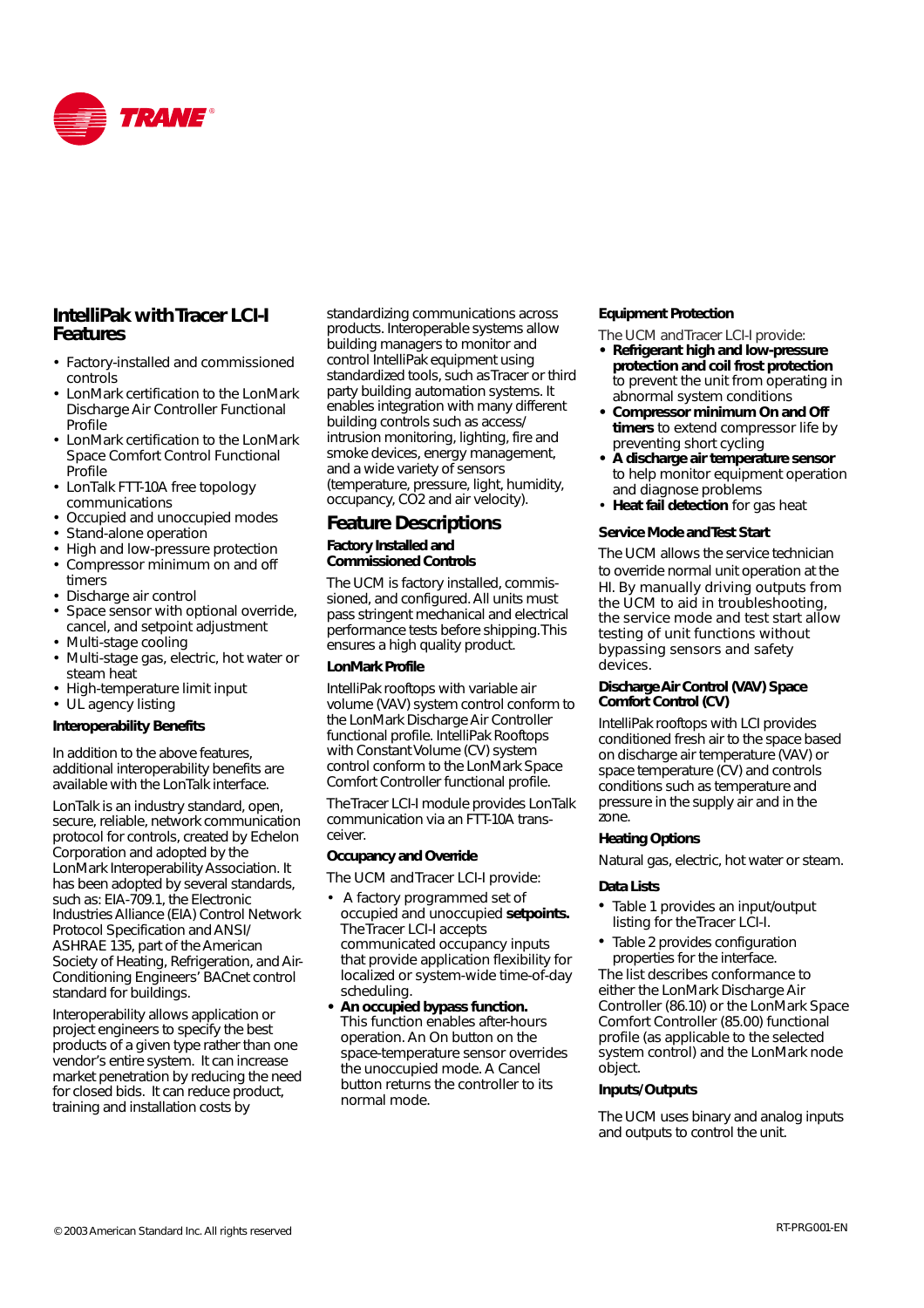

#### **Table 1. Tracer LCI-I Input/Output Listing**

| Input            | Profile              | SNVT_Type        | Output           | Profile               | SNVT_Type        |
|------------------|----------------------|------------------|------------------|-----------------------|------------------|
| nviApplicMode    | DAC/SCC              | SNVT_hvac_mode   | nvoAlarmMessage  | Node Ext <sup>1</sup> | SNVT_str_asc     |
| nviAuxHeatEnable | <b>SCC</b>           | SNVT_switch      | nvoApplicMode    | <b>DAC</b>            | SNVT_hvac_mode   |
| nviBldgStaticSP  | <b>DAC</b>           | SNVT_press_p     | nvoBldgStatPress | <b>DAC</b>            | SNVT_press_p     |
| nviBldgStatPress | <b>DAC</b>           | SNVT_press_p     | nvoDischAirTemp  | DAC/SCC               | SNVT_temp_p      |
| nviComprEnable   | <b>SCC</b>           | SNVT switch      | nvoDuctStatPress | <b>DAC</b>            | SNVT_press_p     |
| nviDACISP        | <b>DAC</b>           | SNVT_temp_p      | nvoEconEnabled   | <b>DAC</b>            | SNVT_switch      |
| nviDAHtSP        | <b>DAC</b>           | SNVT_temp_p      | nvoEffDATempSP   | <b>DAC</b>            | SNVT_temp_p      |
| nviDuctStaticSP  | <b>DAC</b>           | SNVT_press_p     | nvoEffDuctStatSP | <b>DAC</b>            | SNVT_press_p     |
| nviEconEnable    | DAC/SCC              | SNVT switch      | nvoEffectOccup   | DAC/SCC               | SNVT_occupancy   |
| nviEmergOverride | DAC/SCC              | SNVT_hvac_emerg  | nvoEffectSetpt   | <b>SCC</b>            | SNVT_temp_p      |
| nviHeatCool      | <b>SCC</b>           | SNVT hvac mode   | nvoExhFanStatus  | <b>DAC</b>            | SNVT switch      |
| nviMinOAFlowSP   | <b>DAC</b>           | SNVT flow        | nvoHeatCool      | DAC/SCC               | SNVT_hvac_mode   |
| nviOAMinPos      | DAC/SCC <sup>2</sup> | SNVT lev percent | nvoLocalOARH     | DAC                   | SNVT_lev_percent |
| nviOccManCmd     | DAC/SCC              | SNVT_occupancy   | nvoLocalOATemp   | <b>DAC</b>            | SNVT_temp_p      |
| nviOccSchedule   | DAC/SCC              | SNVT tod event   | nvoLocalSpaceTmp | SCC $^2$              | SNVT_temp_p      |
| nviOccSensor     | <b>SCC</b>           | SNVT_occupancy   | nvoOADamper      | DAC/SCC               | SNVT_lev_percent |
| nviOutdoorRH     | DAC/SCC              | SNVT_lev_percent | nvoOAEnthalpy    | <b>DAC</b>            | SNVT enthalpy    |
| nviOutdoorTemp   | DAC/SCC              | SNVT_temp_p      | nvoOAFlow        | <b>DAC</b>            | SNVT_flow        |
| nviPriCoolEnable | <b>DAC</b>           | SNVT switch      | nvoOutdoorRH     | DAC/SCC               | SNVT_lev_percent |
| nviPriHeatEnable | <b>DAC</b>           | SNVT_switch      | nvoOutdoorTemp   | DAC/SCC               | SNVT_temp_p      |
| nviRequest       | Node                 | SNVT_obj_request | nvoRATemp        | <b>DAC</b>            | SNVT_temp_p      |
| nviSetpoint      | <b>SCC</b>           | SNVT_temp_p      | nvoSetpoint      | <b>SCC</b>            | SNVT_temp_p      |
| nviSetptOffset   | <b>SCC</b>           | SNVT_temp_p      | nvoSpaceCO2      | <b>SCC</b>            | SNVT_ppm         |
| nviSetptShift    | <b>SCC</b>           | SNVT_temp_setpt  | nvoSpaceRH       | DAC/SCC               | SNVT_lev_percent |
| nviSpaceTemp     | DAC/SCC              | SNVT_temp_p      | nvoSpaceTemp     | DAC/SCC               | SNVT_temp_p      |
|                  |                      |                  | nvoStatus        | Node                  | SNVT_obj_status  |
|                  |                      |                  | nvoUnitStatus    | DAC/SCC               | SNVT hvac status |

| <b>Configuration Property</b> | Profile    | SNVT_Type        | <b>SCPT Reference</b>                 | Description                         |
|-------------------------------|------------|------------------|---------------------------------------|-------------------------------------|
| nciBypassTime                 | DAC/SCC    | SNVT time min    | SCPTbypassTime (34)                   | Local Bypass Time                   |
| nciDACISP                     | <b>DAC</b> | SNVT temp p      | SCPTdischargeAirCoolingSetpoint (183) | Discharge Air Cooling Setpoint      |
| nciDAHtSP                     | <b>DAC</b> | SNVT temp p      | SCPTdischargeAirHeatingSetpoint (184) | Discharge Air Heating Setpoint      |
| nciDevMajVer                  | Node       |                  | SCPTdevMajVer (165)                   | Device Major Version Number         |
| nciDevMinVer                  | Node       |                  | SCPTdevMinVer (166)                   | Device Minor Version Number         |
| nciDuctStatSP                 | <b>DAC</b> | SNVT press p     | SCPTductStaticPressureSetpoint (189)  | Duct Static Pressure Setpoint       |
| nciHvacType                   | <b>SCC</b> | SNVT_hvac_type   | SCPThvacType (169)                    | <b>HVAC Unit Type Identifier</b>    |
| ncil ocation                  | DAC/SCC    | SNVT_str_asc     | SCPTIocation (17)                     | Location Label                      |
| nciMinOutTm                   | DAC/SCC    | SNVT_time_sec    | SCPTminSendTime (52)                  | Minimum Send Time                   |
| nciOAMinPos                   | DAC/SCC    | SNVT lev percent | SCPTminRnge (23)                      | Outdoor Air Damper Minimum Position |
| nciOATSP                      | DAC.       | SNVT_temp_p      | SCPToutdoorAirTempSetpoint (199)      | Outdoor Air Temperature Setpoint    |
| nciRcvHrtBt                   | DAC/SCC    | SNVT time sec    | SCPTmaxRcvTime (48)                   | Receive Heartbeat                   |
| nciSetpoints                  | DAC/SCC    | SNVT_temp_setpt  | SCPTsetPnts (60)                      | Occupancy Temperature Setpoints     |
| nciSndHrtBt                   | DAC/SCC    | SNVTtime sec     | SCPTmaxSendTime (49)                  | Send Heartbeat                      |

Notes:<br>1. nvoAlarmMessage is implemented as aTrane extension to the node object, using a standard SNVT type. See product XIF for details.<br>2. These variables were recently added to the SCC profile, but are currently defined